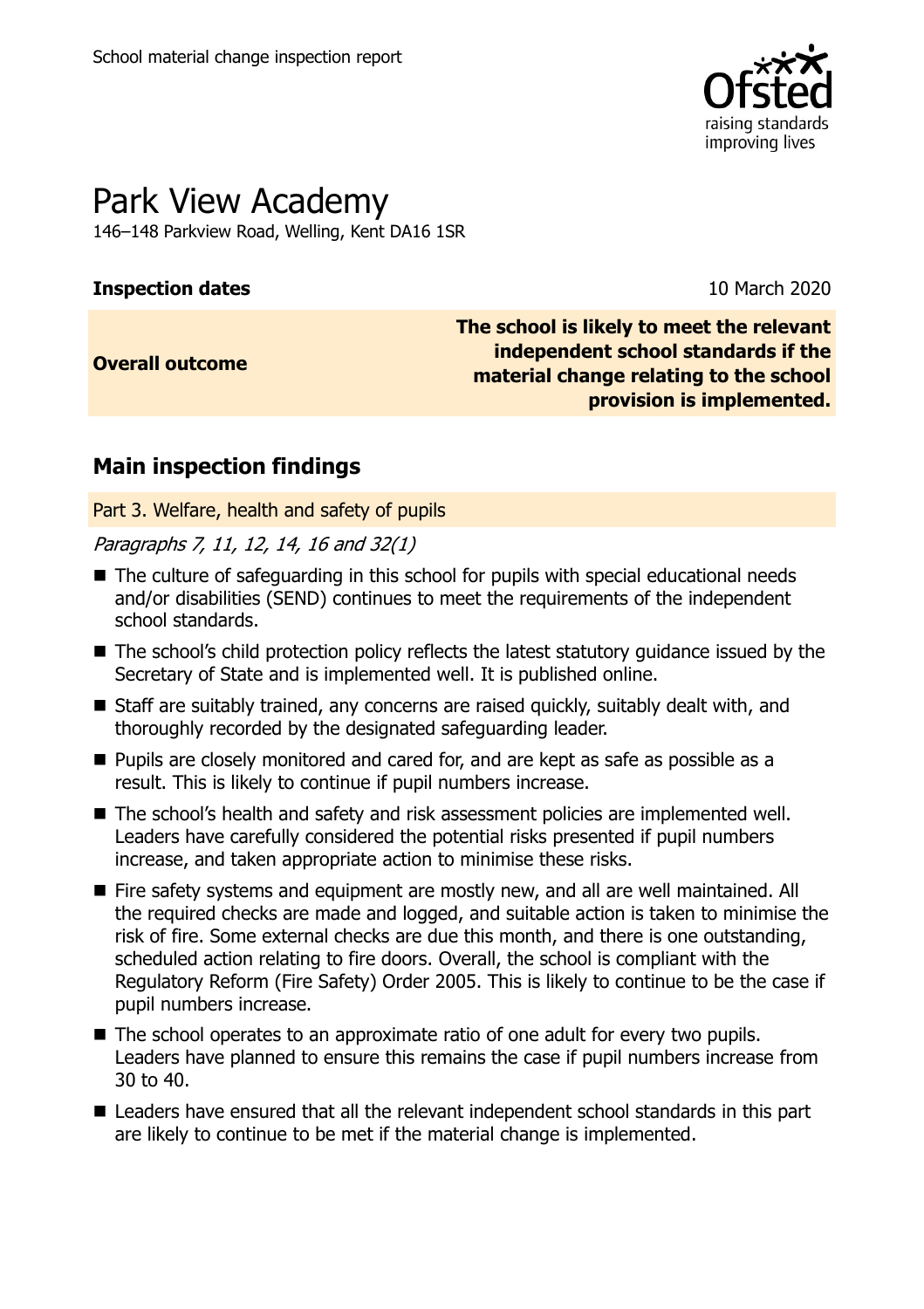

### Part 4. Suitability of staff, supply staff, and proprietors

#### All paragraphs

- The single central register of vetting checks is compliant with all the requirements in this part. It includes all the required checks on employees and the proprietor.
- Leaders have ensured that all the relevant independent school standards in this part are likely to continue to be met if the material change is implemented.

#### Part 5. Premises of and accommodation at schools

#### All paragraphs

- The school's premises are safe, secure, clean and well maintained.
- The new extension includes two new classrooms, a large, open-plan space, a kitchen area and an office. It is connected to the existing premises. The premises can now comfortably accommodate 40 pupils.
- There are suitable toilet and washing facilities for pupils, labelled drinking water supplies, and changing and shower facilities.
- The standards relating to indoor and outdoor lighting, hot water supplies, acoustics and health and safety are all likely to continue to be met if the material change to increase pupil numbers is implemented.
- **Pupils continue to go off site to local leisure centres and parks for recreation and** physical education.
- At the time of this inspection, a classroom was out of use because of a roof leak. This was scheduled to be resolved in the coming week.
- Leaders have ensured that all the independent school standards in this part are likely to continue to be met if pupil numbers increase to 40 pupils.

#### Part 8. Quality of leadership in and management of schools

#### Paragraph 34

- Leaders have planned effectively to increase their number on roll to 40 pupils.
- They have ensured that all the relevant independent school standards, including those in this part, are likely to continue to be met if the material change is implemented.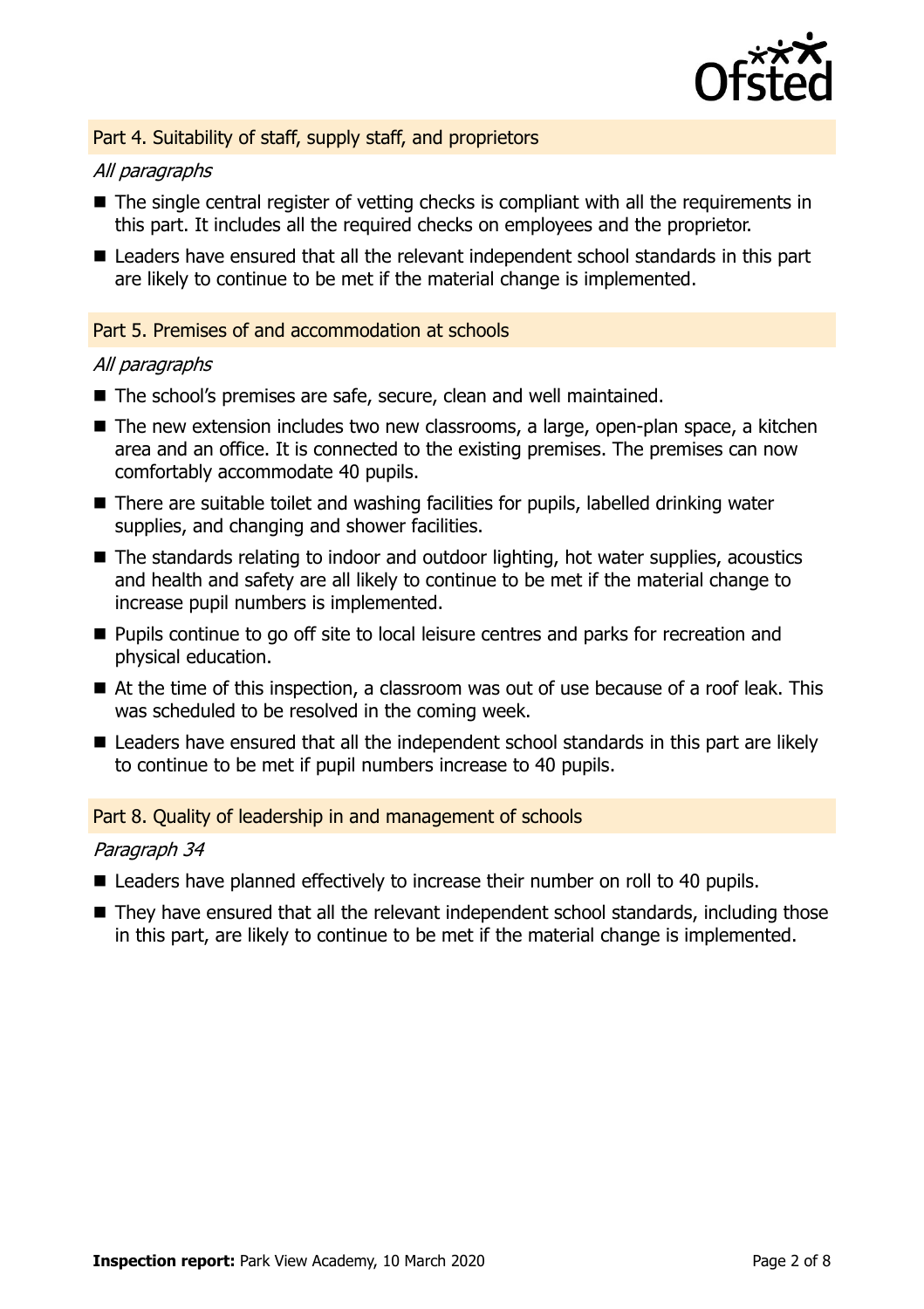

# **Compliance with regulatory requirements**

The school is likely to meet the requirements of the schedule to the Education (Independent School Standards) Regulations 2014 ('the independent school standards') and associated requirements that are relevant to the material change.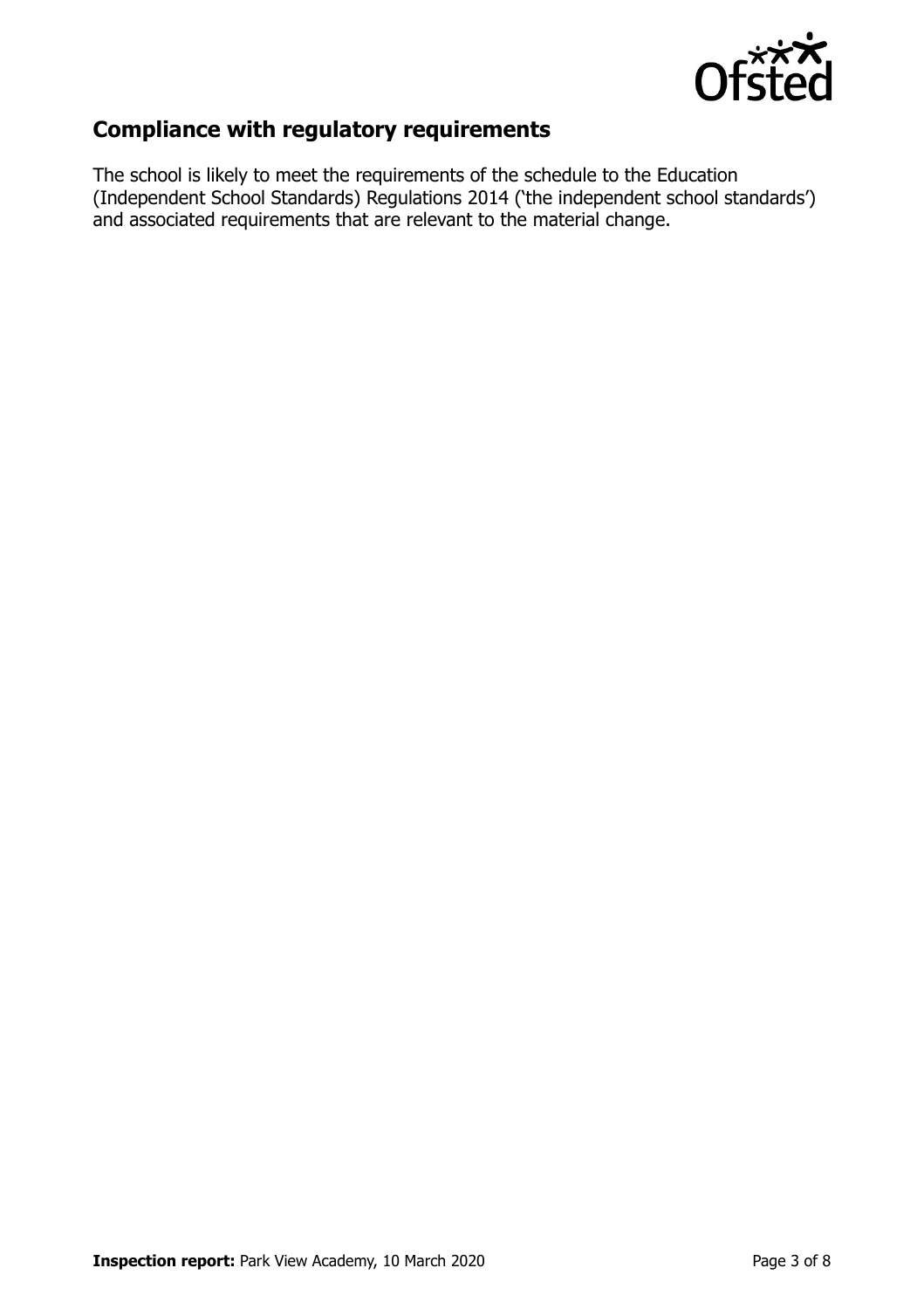

# **School details**

| Unique reference number | 138386   |
|-------------------------|----------|
| DfE registration number | 303/6000 |
| Inspection number       | 10145622 |

This inspection was carried out under section 162(4) of the Education Act 2002, the purpose of which is to advise the Secretary of State for Education about the school's likely compliance with the independent school standards relevant to the material change that the school has applied to make.

| Type of school                       | Day special school             |
|--------------------------------------|--------------------------------|
| <b>School status</b>                 | Independent special school     |
| Proprietor                           | <b>Philip Hoppenbrouwers</b>   |
| <b>Headteacher</b>                   | Richard Johnson                |
| Annual fees (day pupils)             | £39,683 to £71,858             |
| Telephone number                     | 020 3137 3630                  |
| Website                              | www.parkviewacademy.co.uk      |
| <b>Email address</b>                 | richard.johnson@alpschools.org |
| Date of previous standard inspection | 30 April-2 May 2019            |

# **Pupils**

|                                        | <b>School's current School's</b><br>position | proposal   | Inspector's<br>recommendation |
|----------------------------------------|----------------------------------------------|------------|-------------------------------|
| Age range of pupils                    | 7 to 19                                      | No change  | Not applicable                |
| Number of pupils on the<br>school roll | 29 (capacity 30)                             | Up to $40$ | Up to $40$                    |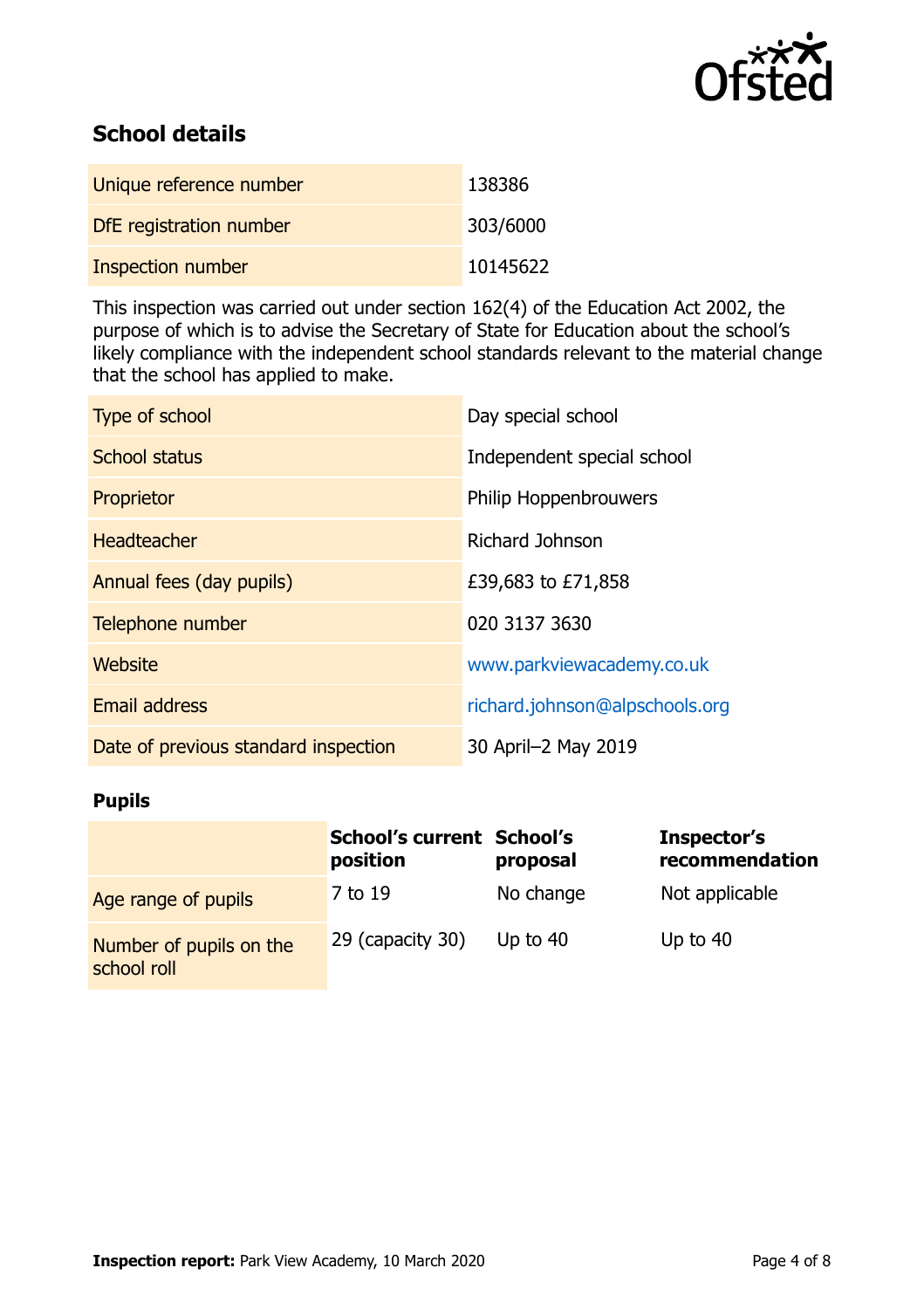

# **Pupils**

|                                                                                                           | School's current position School's proposal |            |
|-----------------------------------------------------------------------------------------------------------|---------------------------------------------|------------|
| Gender of pupils                                                                                          | Mixed                                       | No change  |
| Number of full-time pupils<br>of compulsory school age                                                    | 22                                          | Up to 40   |
| Number of part-time pupils                                                                                | <b>None</b>                                 | No change  |
| Number of pupils with<br>special educational needs<br>and/or disabilities                                 | 29                                          | Up to 40   |
| Of which, number of pupils<br>with an education, health<br>and care plan                                  | 29                                          | Up to 40   |
| Of which, number of pupils<br>paid for by a local authority<br>with an education, health<br>and care plan | 29                                          | Up to $40$ |

### **Staff**

|                                                  | <b>School's current position</b> | <b>School's proposal</b> |
|--------------------------------------------------|----------------------------------|--------------------------|
| Number of full-time<br>equivalent teaching staff | 8                                | 13                       |
| Number of part-time<br>teaching staff            | <b>None</b>                      | No change                |
| Number of staff in the<br>welfare provision      | 11                               | 16                       |

# **Information about this school**

■ Park View Academy is one of three schools in the ALP schools group. All pupils have education, health and care plans. Most pupils have autism spectrum disorder and/or social, emotional and mental health needs. Pupils are placed and funded by their local authorities.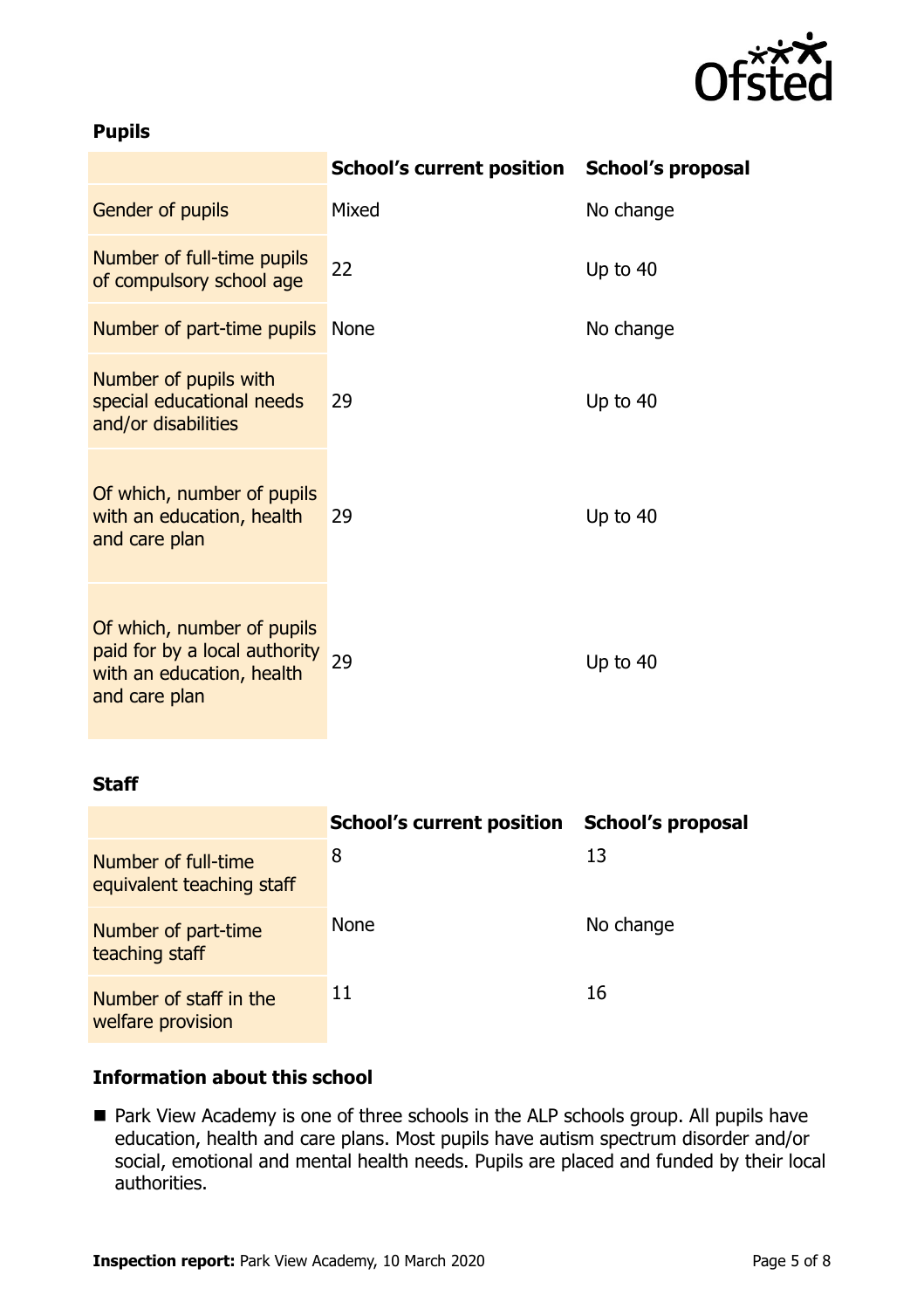

- The school's previous inspection was its most recent full standard inspection. This inspection took place in May 2019 and judged the school's overall effectiveness to be good.
- The school makes use of three alternative providers. They are: Archway, Thamesmead SE2 9BC (for motor mechanics); Animal Days Out, Welling DA16 3AD (for animal therapy); and Squirrells Riding School, Kent ME5 9RG (for horse riding).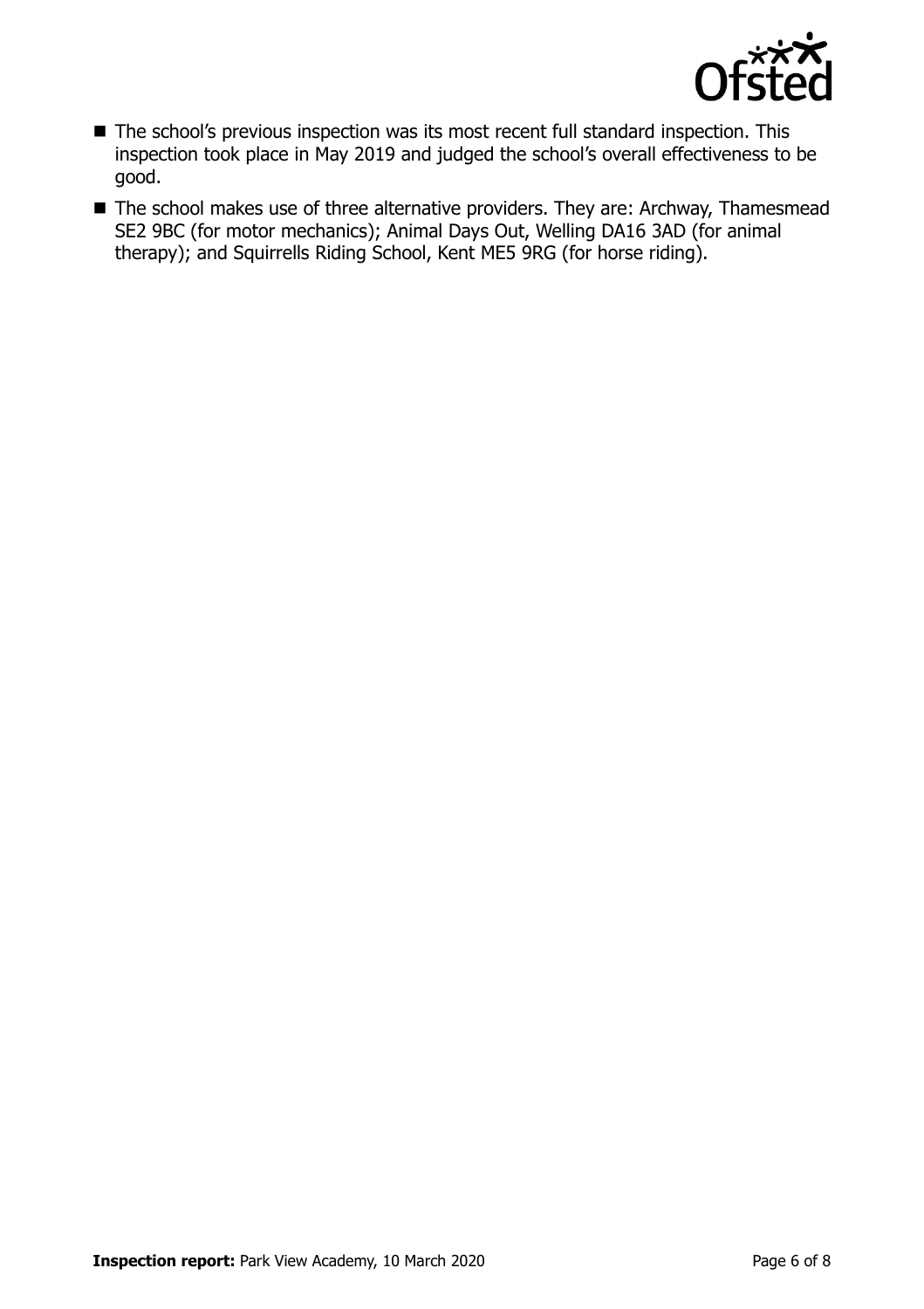

# **Information about this inspection**

- This first material change inspection was commissioned by the Department for Education to consider the school's application to increase its maximum number of pupils from 30 to 40.
- $\blacksquare$  I was asked to consider whether the school is likely to continue to comply with the requirements in Parts 3, 4, 5 and 8 of the independent school standards if the material change is implemented.
- I conducted the inspection with the headteacher. I toured the school and considered a range of relevant documentation, including risk assessments, policies and safeguarding information. I met with the managing director and the designated safeguarding leader. I spoke to pupils and staff informally as I toured the school, and observed an unplanned fire evacuation.
- $\blacksquare$  The inspection was conducted with two days of notice.
- There were no recent responses on Ofsted's Parent View survey to consider as part of this inspection.

#### **Inspection team**

**James Waite, lead inspector Construction Construction Construction**